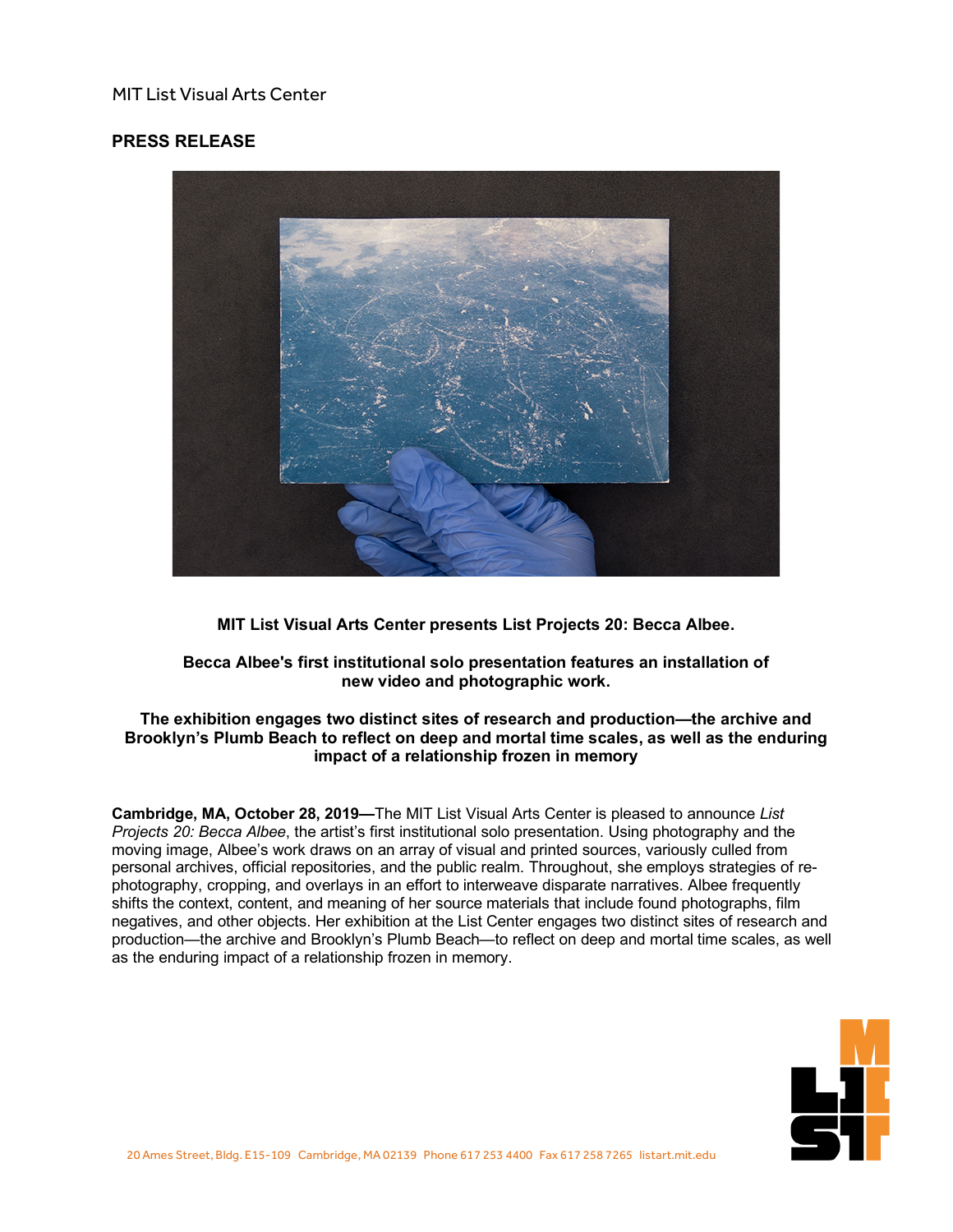The installation features new videos the artist filmed on late-spring nights in 2019 at Plumb Beach, where she observed and documented Atlantic horseshoe crabs spawning during the full and new moons. Initially volunteering to aid in population monitoring, Albee returned to film and photograph the arthropods, their surroundings, and the abstract markings they left behind. In her video recordings, horseshoe crabs glint purple and green under the glow of ultraviolet light that seems to recast the prehistoric species as extraterrestrial beings. Impressions made by the horseshoe crabs appear in a series of silver gelatin prints presented in artist's frames, each painted a different shade of blue. The colors reference the hue of the crabs' blood, which is prized in the medical industry for its ability to quickly detect bacterial endotoxins and form protective clots around them. This distinct property, and the blood's use in biomedicine, resonates with Albee's own experience of living with a blood clotting disorder. Reminiscent of Martian landscapes, her photographs from Plumb Beach document the abstract markings left by these so-called "living fossils" when spawning on the sand. Albee describes the beach as a site that is "vibrating with layers of movement—biological, social, sexual, tidal," all evocative of a set of interests that thread throughout her oeuvre.

The contrasting timescales of the beach—fleeting and recurring at once—find a surprising parallel in the archive, where so-called "ephemera" are conserved, at least theoretically, in perpetuity. A postcard announcing Albee's 1999 exhibition *Photographs on Ice* at the Hanes Art Center, Chapel Hill, bears her image of an outdoor ice rink freshly etched with the arcs of a skater's passage. The verso of the card reveals a note from Albee to the late artist Robert Blanchon; she had sent the invitation to him on the occasion of the show. The two met when Albee was a student and Blanchon a visiting professor at the University of North Carolina, Chapel Hill in 1998, just prior to his death a year later from AIDS-related complications at the age of 33. Albee recently re-encountered the card while immersing herself in Blanchon's archive at the Fales Special Collections & Archives at New York University. For the List Center exhibition, it is reproduced in an open edition and available as a takeaway artwork, attesting to their brief but impactful friendship and his lasting influence on her approach to making art. Blanchon's presence recurs throughout the exhibition: Albee's attentive photographs of select materials from his ephemera, artworks, and papers subtly suggest a continuation of their past conversations and connection. The material traces of memories and fleeting moments reverberate throughout the exhibition, bringing the seemingly incongruous sites of the beach and the archive into poetic proximity.

Becca Albee (b. United States) lives and works in Brooklyn. Her work has been presented in recent solo exhibitions at Situations, New York; Et al., San Francisco; and 356 Mission, Los Angeles. She has participated in group exhibitions at the Portland Museum of Art, Portland, ME; Irish Museum of Modern Art, Dublin; CAM Raleigh, Raleigh, NC; and Art in General, Brooklyn, NY. Prior to her work as a visual artist, Albee was a member of Excuse 17, a punk band influential in the Pacific Northwest riot grrrl scene of the early 1990s. Albee is an Associate Professor of Photography at The City College of New York, CUNY. This work was supported by a MacDowell Colony Fellowship.

*List Projects 20: Becca Albee* is organized by Yuri Stone, independent curator with Selby Nimrod, assistant curator, MIT List Visual Arts Center.

In conjunction with the exhibition, the List Center will present a screening of videos by Robert Blanchon selected from the Robert Blanchon Papers and Collection in the Special Collections of New York University (presented courtesy The Estate of Robert Blanchon). The screening will be accompanied by a discussion with Mary Ellen Carroll / MEC, studios—Conceptual Artist and Executor of the Robert Blanchon Estate and Becca Albee and takes place on January 24, 2020 from 1:00-3:30 PM in Bartos Theater.